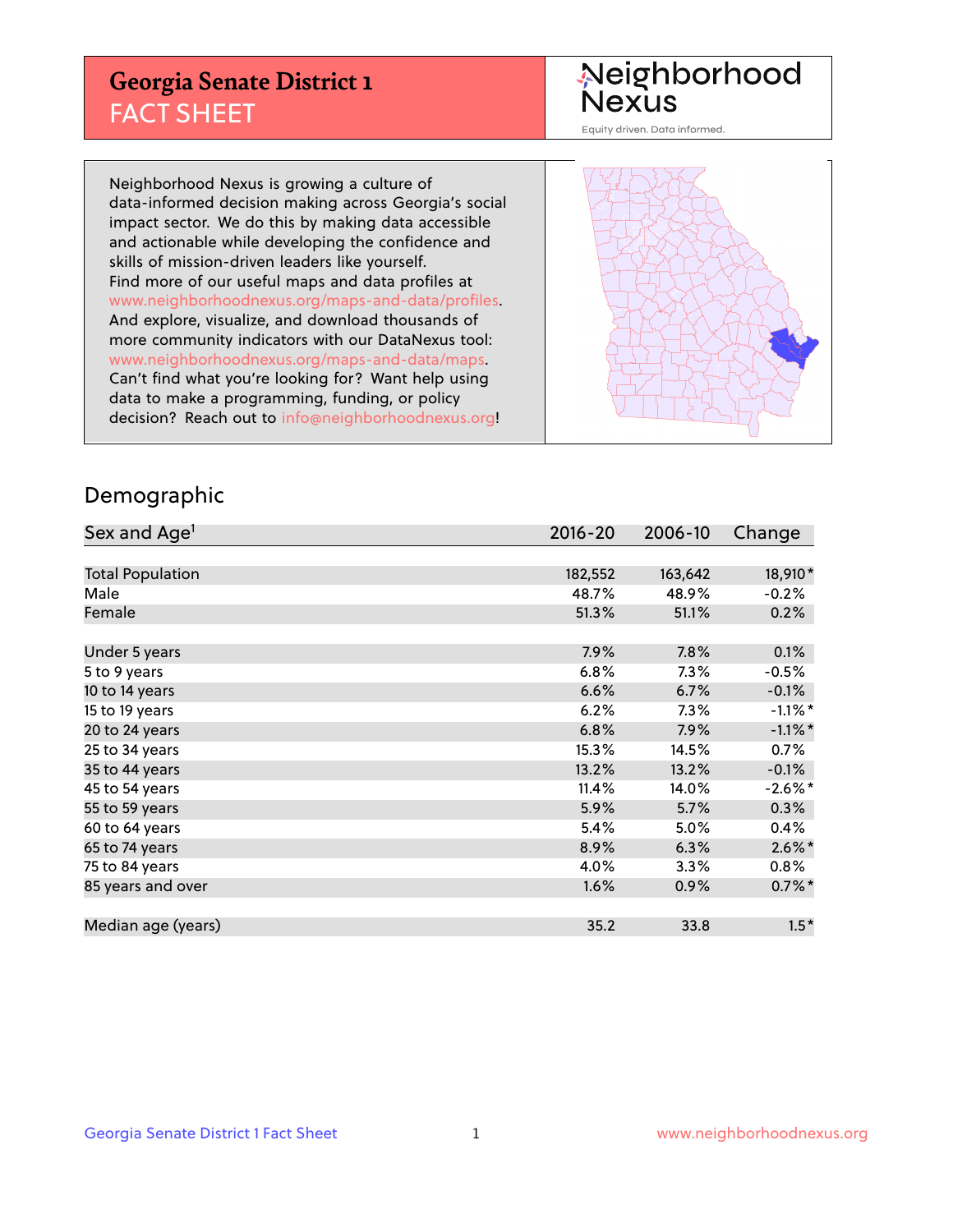## Demographic, continued...

| Race <sup>2</sup>                                            | $2016 - 20$ | 2006-10 | Change     |
|--------------------------------------------------------------|-------------|---------|------------|
| <b>Total population</b>                                      | 182,552     | 163,642 | 18,910*    |
| One race                                                     | 94.3%       | 97.5%   | $-3.2%$ *  |
| White                                                        | 63.9%       | 67.8%   | $-3.9\%$ * |
| <b>Black or African American</b>                             | 24.1%       | 24.4%   | $-0.3%$    |
| American Indian and Alaska Native                            | 0.4%        | 0.3%    | 0.1%       |
| Asian                                                        | 2.3%        | 2.2%    | 0.0%       |
| Native Hawaiian and Other Pacific Islander                   | 0.3%        | 0.4%    | $-0.1%$    |
| Some other race                                              | 3.4%        | 2.3%    | $1.0\%$ *  |
| Two or more races                                            | 5.7%        | 2.5%    | $3.2\%$ *  |
| Race alone or in combination with other race(s) <sup>3</sup> | $2016 - 20$ | 2006-10 | Change     |
| Total population                                             | 182,552     | 163,642 | 18,910*    |
| White                                                        | 68.6%       | 70.1%   | $-1.4\%$ * |
| <b>Black or African American</b>                             | 27.1%       | 25.7%   | 1.4%       |
| American Indian and Alaska Native                            | 1.3%        | 0.8%    | 0.5%       |
| Asian                                                        | 3.9%        | 3.0%    | $0.9\%$ *  |
| Native Hawaiian and Other Pacific Islander                   | 0.6%        | 0.5%    | 0.1%       |
| Some other race                                              | 4.9%        | 2.7%    | $2.2\%$ *  |
| Hispanic or Latino and Race <sup>4</sup>                     | $2016 - 20$ | 2006-10 | Change     |
| <b>Total population</b>                                      | 182,552     | 163,642 | 18,910*    |
| Hispanic or Latino (of any race)                             | 9.1%        | 6.2%    | $2.8\%$ *  |
| Not Hispanic or Latino                                       | 90.9%       | 93.8%   | $-2.8\%$ * |
| White alone                                                  | 59.8%       | 64.5%   | $-4.7\%$ * |
| <b>Black or African American alone</b>                       | 23.5%       | 24.2%   | $-0.7%$    |
| American Indian and Alaska Native alone                      | 0.3%        | 0.2%    | 0.1%       |
| Asian alone                                                  | 2.2%        | 2.2%    | 0.0%       |
| Native Hawaiian and Other Pacific Islander alone             | 0.2%        | 0.3%    | $-0.1%$    |
| Some other race alone                                        | 0.6%        | 0.3%    | 0.3%       |
| Two or more races                                            | 4.3%        | 2.1%    | $2.2\%$ *  |
| U.S. Citizenship Status <sup>5</sup>                         | $2016 - 20$ | 2006-10 | Change     |
| Foreign-born population                                      | 10,918      | 9,323   | 1,595*     |
| Naturalized U.S. citizen                                     | 60.3%       | 58.9%   | 1.5%       |
| Not a U.S. citizen                                           | 39.7%       | 41.1%   | $-1.5%$    |
|                                                              |             |         |            |
| Citizen, Voting Age Population <sup>6</sup>                  | $2016 - 20$ | 2006-10 | Change     |
| Citizen, 18 and over population                              | 132,415     | 117,408 | 15,006*    |
| Male                                                         | 48.2%       | 48.6%   | $-0.4%$    |
| Female                                                       | 51.8%       | 51.4%   | 0.4%       |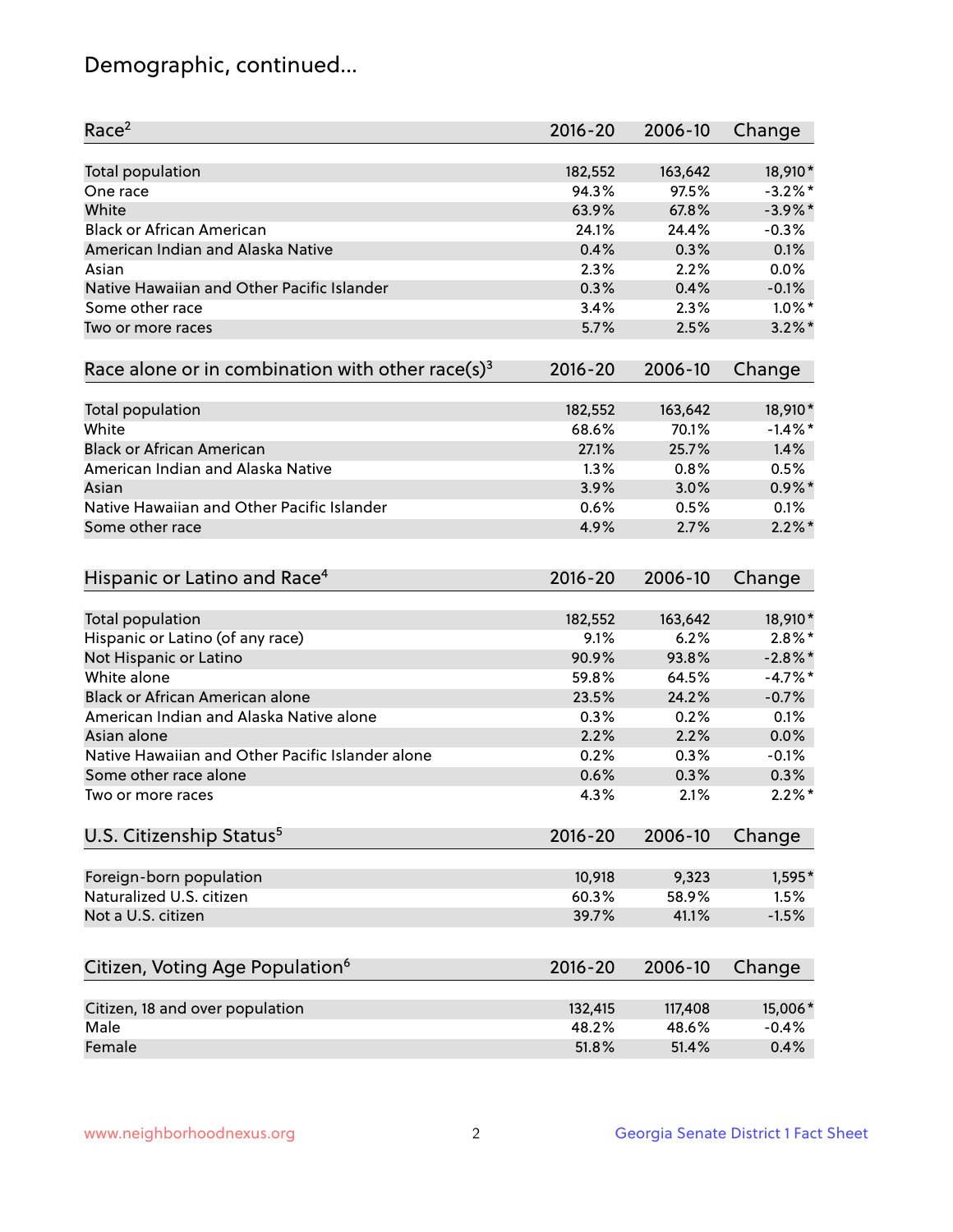#### Economic

| Income <sup>7</sup>                                 | $2016 - 20$ | 2006-10 | Change     |
|-----------------------------------------------------|-------------|---------|------------|
|                                                     |             |         |            |
| All households                                      | 70,269      | 62,111  | $8,158*$   |
| Less than \$10,000                                  | 5.0%        | 6.2%    | $-1.2%$    |
| \$10,000 to \$14,999                                | 3.2%        | 3.7%    | $-0.6%$    |
| \$15,000 to \$24,999                                | 7.1%        | 10.0%   | $-2.9%$ *  |
| \$25,000 to \$34,999                                | 8.6%        | 10.3%   | $-1.7%$ *  |
| \$35,000 to \$49,999                                | 14.1%       | 14.7%   | $-0.6%$    |
| \$50,000 to \$74,999                                | 18.7%       | 20.4%   | $-1.7%$    |
| \$75,000 to \$99,999                                | 13.4%       | 14.2%   | $-0.8%$    |
| \$100,000 to \$149,999                              | 16.8%       | 12.5%   | 4.2%*      |
| \$150,000 to \$199,999                              | 6.6%        | 4.2%    | $2.4\%$ *  |
| \$200,000 or more                                   | 6.5%        | 3.7%    | $2.8\%$ *  |
| Median household income (dollars)                   | 65,656      | 55,649  | 10,006*    |
| Mean household income (dollars)                     | 89,035      | 72,098  | 16,937*    |
| With earnings                                       | 81.3%       | 83.2%   | $-1.9%$ *  |
| Mean earnings (dollars)                             | 83,708      | 66,527  | 17,181*    |
| <b>With Social Security</b>                         | 29.2%       | 23.5%   | $5.6\%$ *  |
| Mean Social Security income (dollars)               | 20,852      | 16,627  | 4,225*     |
| With retirement income                              | 23.8%       | 19.6%   | $4.2\%$ *  |
| Mean retirement income (dollars)                    | 28,847      | 25,216  | $3,631*$   |
| With Supplemental Security Income                   | $3.3\%$     | 2.2%    | $1.1\%$ *  |
| Mean Supplemental Security Income (dollars)         | 7,681       | 7,978   | $-296$     |
| With cash public assistance income                  | 1.0%        | 0.9%    | 0.1%       |
| Mean cash public assistance income (dollars)        | 1,503       | 4,833   | $-3,330$   |
| With Food Stamp/SNAP benefits in the past 12 months | 8.6%        | 5.3%    | $3.3\%$ *  |
|                                                     |             |         |            |
| Families                                            | 49,572      | 44,318  | $5,254*$   |
| Less than \$10,000                                  | 4.4%        | 4.4%    | $-0.1%$    |
| \$10,000 to \$14,999                                | 2.7%        | 2.4%    | 0.3%       |
| \$15,000 to \$24,999                                | 4.8%        | 7.7%    | $-2.9\%$ * |
| \$25,000 to \$34,999                                | 7.1%        | 9.2%    | $-2.1\%$ * |
| \$35,000 to \$49,999                                | 12.1%       | 13.9%   | $-1.9%$    |
| \$50,000 to \$74,999                                | 19.3%       | 20.9%   | $-1.6%$    |
| \$75,000 to \$99,999                                | 14.2%       | 16.4%   | $-2.2%$    |
| \$100,000 to \$149,999                              | 18.7%       | 15.5%   | $3.2\%$ *  |
| \$150,000 to \$199,999                              | 8.6%        | 5.3%    | $3.3\%$ *  |
| \$200,000 or more                                   | 8.1%        | 4.3%    | $3.8\%$ *  |
| Median family income (dollars)                      | 74,550      | 64,421  | $10,130*$  |
| Mean family income (dollars)                        | 100,062     | 80,637  | 19,425*    |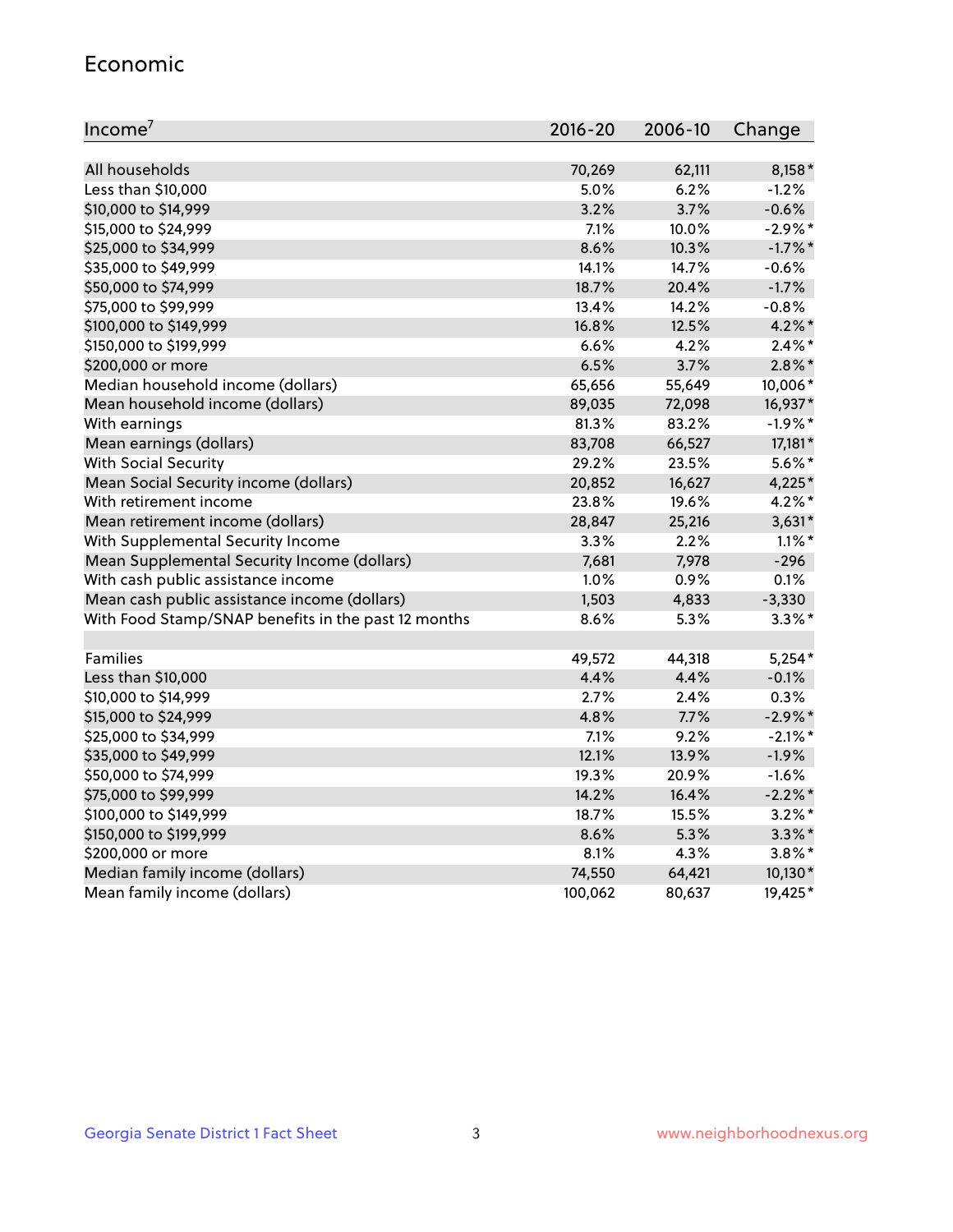## Economic, continued...

| Income, continued <sup>8</sup>                                        | $2016 - 20$ | 2006-10 | Change     |
|-----------------------------------------------------------------------|-------------|---------|------------|
|                                                                       |             |         |            |
| Nonfamily households                                                  | 20,697      | 17,793  | $2,904*$   |
| Median nonfamily income (dollars)                                     | 43,787      | 35,428  | 8,360*     |
| Mean nonfamily income (dollars)                                       | 58,514      | 48,487  | 10,027*    |
| Median earnings for workers (dollars)                                 | 36,400      | 31,310  | 5,091*     |
| Median earnings for male full-time, year-round workers                | 51,069      | 44,447  | $6,621*$   |
| (dollars)                                                             |             |         |            |
| Median earnings for female full-time, year-round workers<br>(dollars) | 42,474      | 34,021  | 8,453*     |
| Per capita income (dollars)                                           | 35,082      | 28,052  | 7,030*     |
|                                                                       |             |         |            |
| Families and People Below Poverty Level <sup>9</sup>                  | 2016-20     | 2006-10 | Change     |
|                                                                       |             |         |            |
| <b>All families</b>                                                   | 10.1%       | 8.9%    | 1.2%       |
| With related children under 18 years                                  | 15.4%       | 14.1%   | 1.3%       |
| With related children under 5 years only                              | 13.8%       | 15.6%   | $-1.8%$    |
| Married couple families                                               | 4.6%        | 2.7%    | 1.9%       |
| With related children under 18 years                                  | 5.2%        | 3.7%    | 1.6%       |
| With related children under 5 years only                              | 1.3%        | 4.7%    | $-3.4%$    |
| Families with female householder, no husband present                  | 31.3%       | 32.8%   | $-1.5%$    |
| With related children under 18 years                                  | 40.3%       | 39.0%   | 1.3%       |
| With related children under 5 years only                              | 51.8%       | 40.9%   | 10.9%      |
| All people                                                            | 11.0%       | 11.8%   | $-0.9%$    |
| Under 18 years                                                        | 14.3%       | 17.5%   | $-3.2%$    |
|                                                                       |             |         |            |
| Related children under 18 years                                       | 14.0%       | 17.2%   | $-3.2%$    |
| Related children under 5 years                                        | 14.5%       | 21.0%   | $-6.5%$    |
| Related children 5 to 17 years                                        | 13.8%       | 15.6%   | $-1.8%$    |
| 18 years and over                                                     | 9.8%        | 9.8%    | 0.0%       |
| 18 to 64 years                                                        | 10.6%       | 10.2%   | 0.4%       |
| 65 years and over                                                     | 6.7%        | 7.6%    | $-0.8%$    |
| People in families                                                    | 9.6%        | 10.0%   | $-0.4%$    |
| Unrelated individuals 15 years and over                               | 18.2%       | 21.6%   | $-3.4\%$ * |
| Non-Hispanic white people                                             | 7.4%        | 8.5%    | $-1.1%$    |
|                                                                       |             |         |            |
| Black or African-American people                                      | 16.0%       | 18.5%   | $-2.5%$    |
| Asian people                                                          | 11.3%       | 8.5%    | 2.8%       |
| Hispanic or Latino people                                             | 16.7%       | 19.4%   | $-2.7%$    |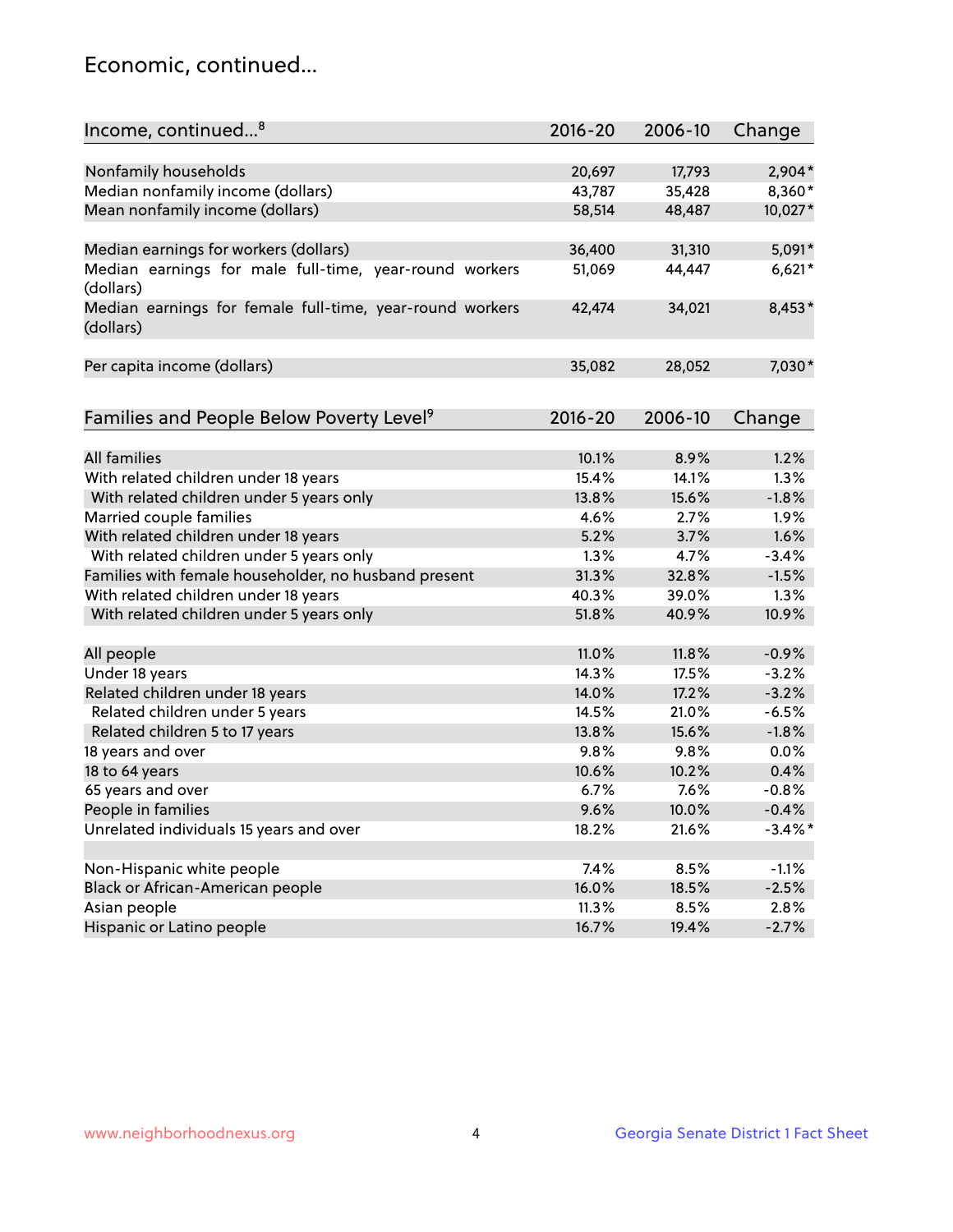## Employment

| Employment Status <sup>10</sup>                                             | $2016 - 20$ | 2006-10 | Change     |
|-----------------------------------------------------------------------------|-------------|---------|------------|
|                                                                             |             |         |            |
| Population 16 years and over                                                | 141,384     | 125,362 | 16,023*    |
| In labor force                                                              | 66.1%       | 67.2%   | $-1.1%$    |
| Civilian labor force                                                        | 60.2%       | 60.9%   | $-0.6%$    |
| Employed                                                                    | 56.5%       | 56.5%   | $-0.0%$    |
| Unemployed                                                                  | 3.7%        | 4.4%    | $-0.6%$    |
| <b>Armed Forces</b>                                                         | 5.8%        | 6.3%    | $-0.5%$    |
| Not in labor force                                                          | 33.9%       | 32.8%   | 1.1%       |
|                                                                             |             |         |            |
| Civilian labor force                                                        | 85,135      | 76,295  | 8,840*     |
| <b>Unemployment Rate</b>                                                    | 6.2%        | 7.2%    | $-1.0%$    |
| Females 16 years and over                                                   | 73,171      | 64,700  | $8,472*$   |
| In labor force                                                              | 59.6%       | 58.9%   | 0.7%       |
| Civilian labor force                                                        | 58.4%       | 57.4%   | 0.9%       |
| Employed                                                                    | 54.3%       | 52.8%   | 1.5%       |
|                                                                             |             |         |            |
| Own children of the householder under 6 years                               | 16,066      | 14,735  | $1,330*$   |
| All parents in family in labor force                                        | 60.4%       | 52.4%   | 8.0%       |
|                                                                             |             |         |            |
| Own children of the householder 6 to 17 years                               | 27,925      | 26,124  | $1,802*$   |
| All parents in family in labor force                                        | 72.7%       | 70.8%   | 1.9%       |
|                                                                             |             |         |            |
| Industry <sup>11</sup>                                                      | $2016 - 20$ | 2006-10 | Change     |
|                                                                             |             |         |            |
| Civilian employed population 16 years and over                              | 79,865      | 70,833  | 9,032*     |
| Agriculture, forestry, fishing and hunting, and mining                      | 0.4%        | 0.3%    | 0.2%       |
| Construction                                                                | 6.1%        | 7.9%    | $-1.8\%$ * |
| Manufacturing                                                               | 8.9%        | 8.4%    | 0.6%       |
| Wholesale trade                                                             | 2.1%        | 2.6%    | $-0.5%$    |
| Retail trade                                                                | 12.2%       | 12.5%   | $-0.3%$    |
| Transportation and warehousing, and utilities                               | 6.8%        | 6.2%    | 0.6%       |
| Information                                                                 | 1.7%        | 1.7%    | 0.1%       |
| Finance and insurance, and real estate and rental and leasing               | 6.4%        | 5.9%    | 0.5%       |
| Professional, scientific, and management, and administrative                | 10.7%       | 8.6%    | $2.1\%$ *  |
| and waste management services                                               |             |         |            |
| Educational services, and health care and social assistance                 | 23.3%       | 21.9%   | $1.4\%$ *  |
| Arts, entertainment, and recreation, and accommodation and<br>food services | 10.2%       | 9.7%    | 0.4%       |
| Other services, except public administration                                | 3.6%        | 5.3%    | $-1.7%$ *  |
| Public administration                                                       | 7.6%        | 9.2%    | $-1.6\%$ * |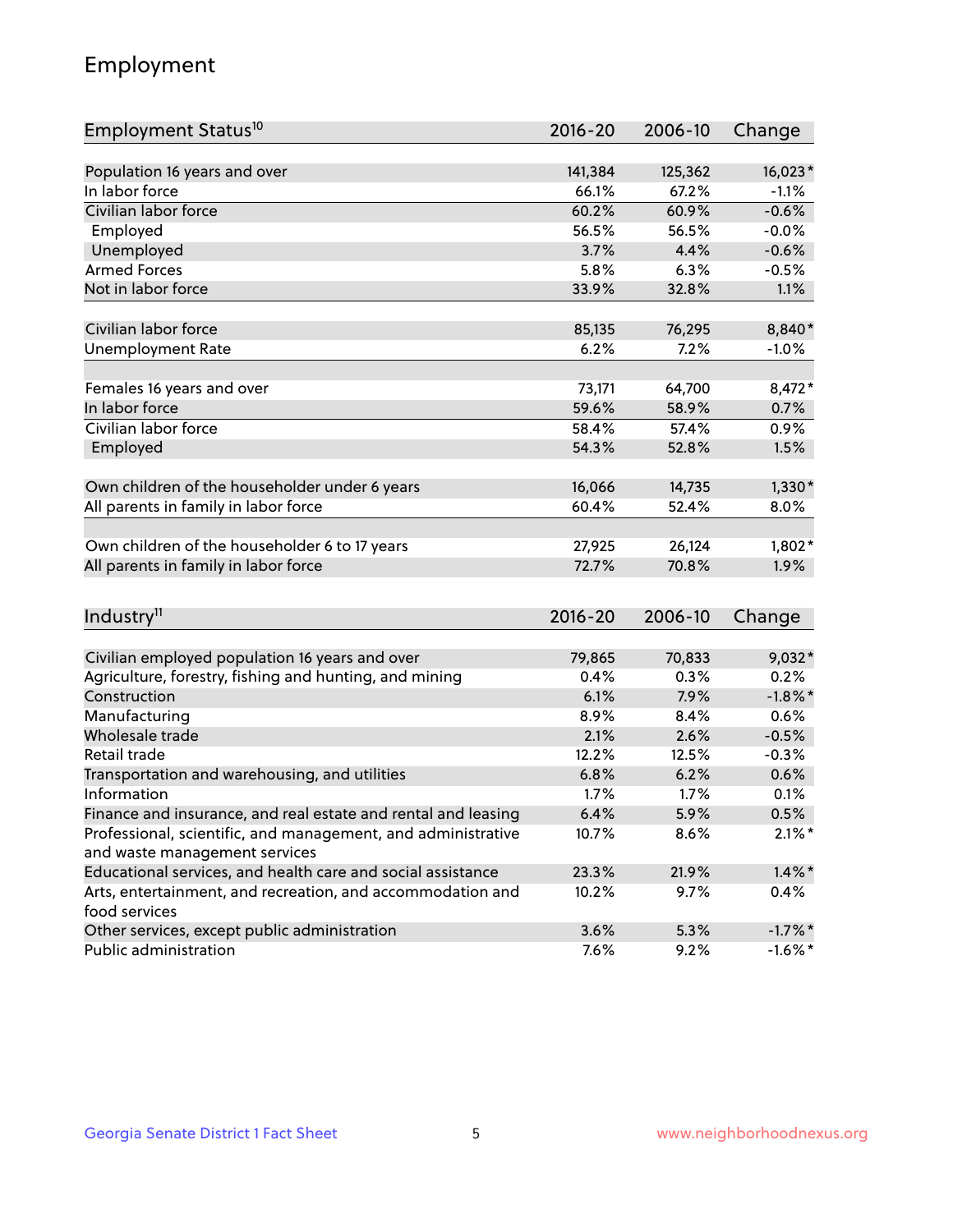## Employment, continued...

| Occupation <sup>12</sup>                                     | $2016 - 20$ | 2006-10 | Change     |
|--------------------------------------------------------------|-------------|---------|------------|
| Civilian employed population 16 years and over               | 79,865      | 70,833  | $9,032*$   |
| Management, business, science, and arts occupations          | 41.2%       | 35.8%   | $5.3\%$ *  |
| Service occupations                                          | 16.6%       | 16.4%   | 0.1%       |
| Sales and office occupations                                 | 21.1%       | 26.7%   | $-5.5%$ *  |
| and<br>maintenance<br>Natural<br>resources,<br>construction, | 8.3%        | 10.4%   | $-2.1\%$ * |
| occupations                                                  |             |         |            |
| Production, transportation, and material moving occupations  | 12.8%       | 10.7%   | $2.1\%$ *  |
| Class of Worker <sup>13</sup>                                | $2016 - 20$ | 2006-10 | Change     |
|                                                              |             |         |            |
| Civilian employed population 16 years and over               | 79,865      | 70,833  | 9,032*     |
| Private wage and salary workers                              | 76.3%       | 72.4%   | 3.9%       |
| Government workers                                           | 18.2%       | 21.1%   | $-3.0\%$ * |
| Self-employed in own not incorporated business workers       | 5.2%        | 6.4%    | $-1.2%$    |
| Unpaid family workers                                        | 0.4%        | 0.1%    | 0.2%       |
| Job Flows <sup>14</sup>                                      | 2019        | 2010    | Change     |
|                                                              |             |         |            |
| Total Jobs in district                                       | 35,461      | 28,539  | 6,922      |
| Held by residents of district                                | 48.2%       | 49.0%   | $-0.8%$    |
| Held by non-residents of district                            | 51.8%       | 51.0%   | 0.8%       |
| Jobs by Industry Sector <sup>15</sup>                        | 2019        | 2010    | Change     |
|                                                              |             |         |            |
| Total Jobs in district                                       | 35,461      | 28,539  | 6,922      |
| Goods Producing sectors                                      | 15.5%       | 13.0%   | 2.6%       |
| Trade, Transportation, and Utilities sectors                 | 21.2%       | 22.3%   | $-1.1%$    |
| All Other Services sectors                                   | 63.2%       | 64.7%   | $-1.5%$    |
| Total Jobs in district held by district residents            | 17,086      | 13,974  | 3,112      |
| <b>Goods Producing sectors</b>                               | 14.2%       | 13.5%   | 0.7%       |
| Trade, Transportation, and Utilities sectors                 | 16.7%       | 16.5%   | 0.3%       |
| All Other Services sectors                                   | 69.1%       | 70.0%   | $-1.0%$    |
|                                                              |             |         |            |
| Jobs by Earnings <sup>16</sup>                               | 2019        | 2010    | Change     |
|                                                              |             |         |            |
| Total Jobs in district                                       | 35,461      | 28,539  | 6,922      |
| Jobs with earnings \$1250/month or less                      | 29.0%       | 36.4%   | $-7.4%$    |
| Jobs with earnings \$1251/month to \$3333/month              | 36.8%       | 39.5%   | $-2.6%$    |
| Jobs with earnings greater than \$3333/month                 | 34.2%       | 24.2%   | 10.0%      |
| Total Jobs in district held by district residents            | 17,086      | 13,974  | 3,112      |
| Jobs with earnings \$1250/month or less                      | 30.0%       | 34.9%   | $-4.9%$    |
| Jobs with earnings \$1251/month to \$3333/month              | 36.7%       | 40.2%   | $-3.5%$    |
| Jobs with earnings greater than \$3333/month                 | 33.2%       | 24.9%   | 8.4%       |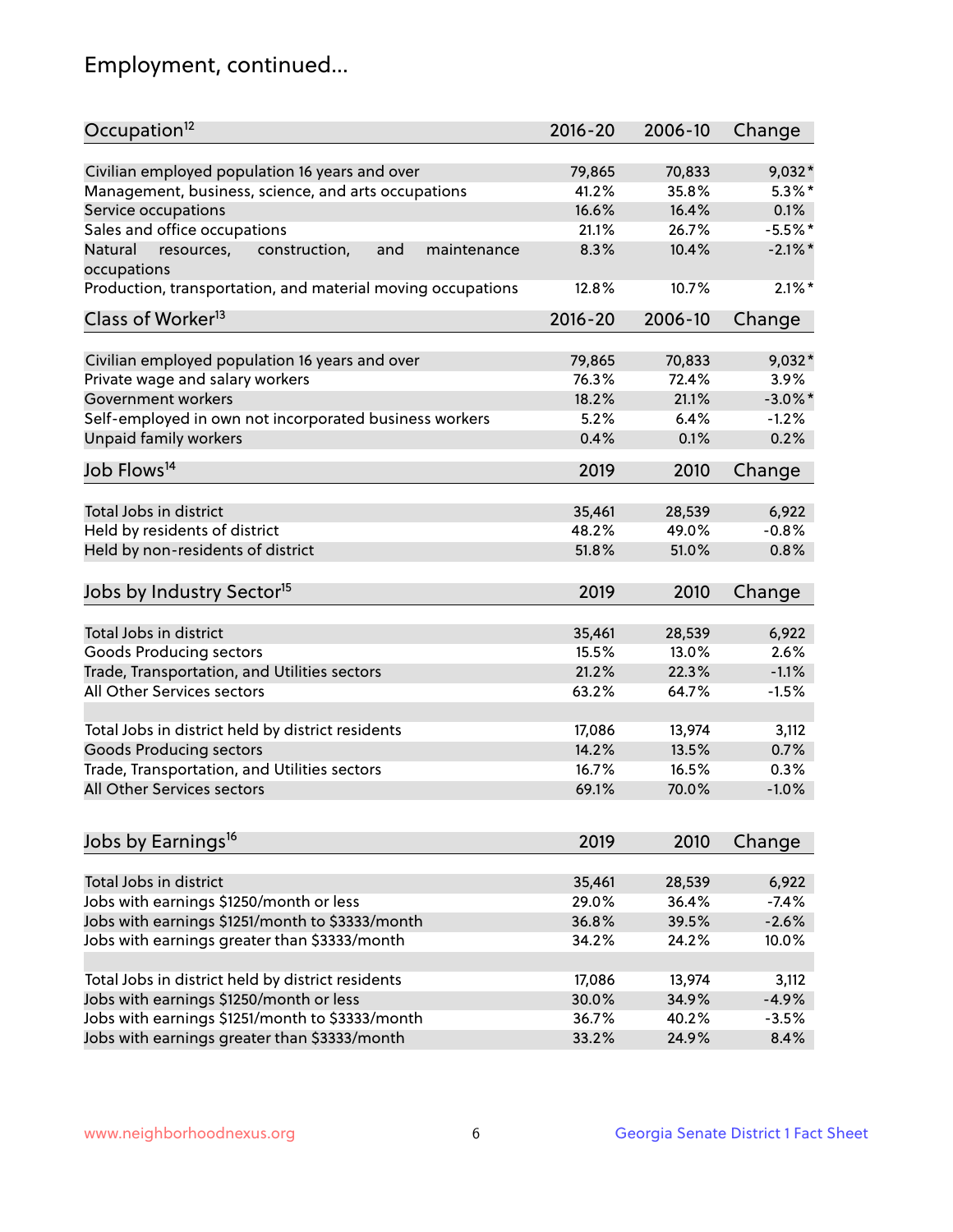## Employment, continued...

| Change  |
|---------|
|         |
| 6,922   |
| $-4.1%$ |
| $-2.0%$ |
| 6.2%    |
|         |
| 3,112   |
| $-2.4%$ |
| $-4.0%$ |
| 6.4%    |
|         |

#### Education

| School Enrollment <sup>18</sup>                | $2016 - 20$ | 2006-10 | Change               |
|------------------------------------------------|-------------|---------|----------------------|
|                                                |             |         |                      |
| Population 3 years and over enrolled in school | 47,759      | 44,960  | 2,800*               |
| Nursery school, preschool                      | 8.1%        | 7.1%    | $1.1\%$              |
| Kindergarten                                   | 4.9%        | 5.4%    | $-0.5%$              |
| Elementary school (grades 1-8)                 | 41.9%       | 40.7%   | 1.2%                 |
| High school (grades 9-12)                      | 19.8%       | 20.7%   | $-0.9%$              |
| College or graduate school                     | 25.2%       | 26.1%   | $-0.9%$              |
| Educational Attainment <sup>19</sup>           | $2016 - 20$ | 2006-10 | Change               |
|                                                |             |         |                      |
| Population 25 years and over                   | 119,746     | 102,925 | 16,821*              |
| Less than 9th grade                            | 2.5%        | 2.2%    | $0.3\%$              |
| 9th to 12th grade, no diploma                  | 4.5%        | 6.8%    | $-2.2%$ *            |
| High school graduate (includes equivalency)    | 24.3%       | 27.7%   | $-3.3\%$ *           |
| Some college, no degree                        | 24.3%       | 23.0%   | 1.2%                 |
| Associate's degree                             | 9.2%        | 9.4%    | $-0.2%$              |
| Bachelor's degree                              | 20.9%       | 20.3%   | 0.6%                 |
| Graduate or professional degree                | 14.3%       | 10.6%   | $3.7\%$ <sup>*</sup> |
|                                                |             |         |                      |
| Percent high school graduate or higher         | 93.0%       | 91.0%   | $2.0\%$              |
| Percent bachelor's degree or higher            | 35.2%       | 30.9%   | 4.3%*                |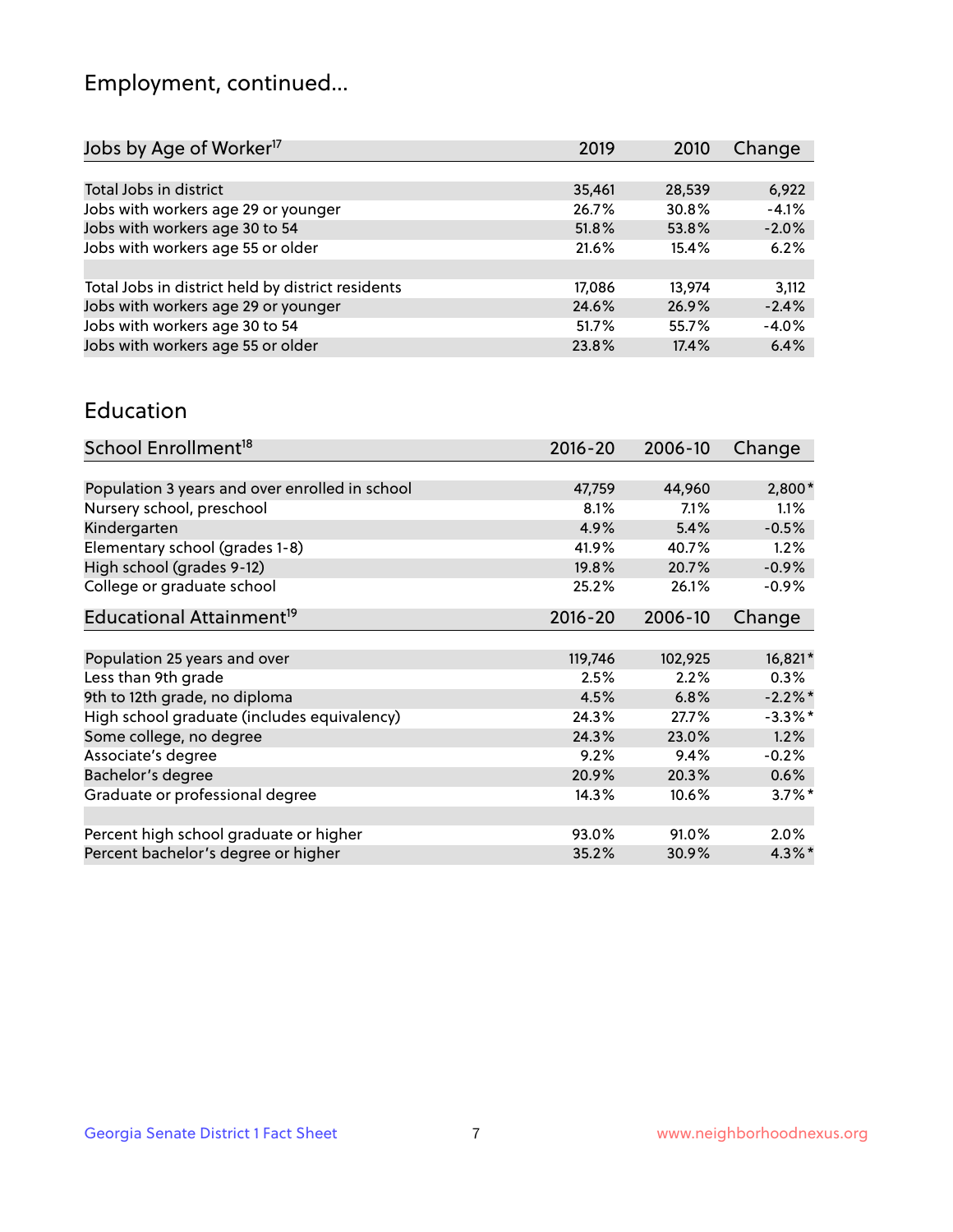## Housing

| Households by Type <sup>20</sup>                     | 2016-20         | 2006-10         | Change                |
|------------------------------------------------------|-----------------|-----------------|-----------------------|
|                                                      |                 |                 |                       |
| <b>Total households</b>                              | 70,269          | 62,111          | $8,158*$              |
| Family households (families)                         | 70.5%           | 71.4%           | $-0.8%$               |
| With own children under 18 years                     | 31.0%           | 34.4%           | $-3.4\%$ *            |
| Married-couple family                                | 52.8%           | 54.5%           | $-1.8\%$ *            |
| With own children of the householder under 18 years  | 20.8%           | 23.8%           | $-3.1\%$ *            |
| Male householder, no wife present, family            | 3.6%            | 2.9%            | 0.7%                  |
| With own children of the householder under 18 years  | 1.8%            | 1.4%            | 0.4%                  |
| Female householder, no husband present, family       | 14.2%           | 14.0%           | 0.2%                  |
| With own children of the householder under 18 years  | 8.4%            | 9.1%            | $-0.7%$               |
| Nonfamily households                                 | 29.5%           | 28.6%           | 0.8%                  |
| Householder living alone                             | 23.9%           | 23.4%           | 0.6%                  |
| 65 years and over                                    | 8.2%            | 6.1%            | $2.1\%$ *             |
|                                                      |                 |                 |                       |
| Households with one or more people under 18 years    | 34.5%           | 37.9%           | $-3.4\%$ *            |
| Households with one or more people 65 years and over | 26.5%           | 19.3%           | $7.2\%$ *             |
|                                                      |                 |                 |                       |
| Average household size                               | 2.56            | 2.61            | $-0.05*$              |
| Average family size                                  | 3.05            | 3.09            | $-0.04$               |
|                                                      |                 |                 |                       |
| Housing Occupancy <sup>21</sup>                      | 2016-20         | 2006-10         | Change                |
|                                                      |                 |                 |                       |
| Total housing units                                  | 81,367<br>86.4% | 70,933<br>87.6% | 10,434*<br>$-1.2\%$ * |
| Occupied housing units                               | 13.6%           | 12.4%           |                       |
| Vacant housing units                                 |                 |                 | 1.2%                  |
| Homeowner vacancy rate                               | 2.4             | 2.5             | $-0.1$                |
| Rental vacancy rate                                  | 11.1            | 9.5             | 1.7                   |
|                                                      |                 |                 |                       |
| Units in Structure <sup>22</sup>                     | 2016-20         | 2006-10         | Change                |
|                                                      |                 |                 |                       |
| Total housing units                                  | 81,367          | 70,933          | 10,434*               |
| 1-unit, detached                                     | 66.8%           | 65.0%           | $1.8\%$ *             |
| 1-unit, attached                                     | 3.2%            | 3.7%            | $-0.5%$               |
| 2 units                                              | 1.8%            | 2.0%            | $-0.2%$               |
| 3 or 4 units                                         | 4.7%            | 5.2%            | $-0.5%$               |
| 5 to 9 units                                         | 5.1%            | 6.6%            | $-1.5%$ *             |
| 10 to 19 units                                       | 3.8%            | 2.8%            | 1.0%                  |
| 20 or more units                                     | 4.4%            | 2.4%            | $2.0\%$ *             |
| Mobile home                                          | 10.1%           | 12.2%           | $-2.1\%$ *            |
| Boat, RV, van, etc.                                  | 0.1%            | 0.1%            | 0.0%                  |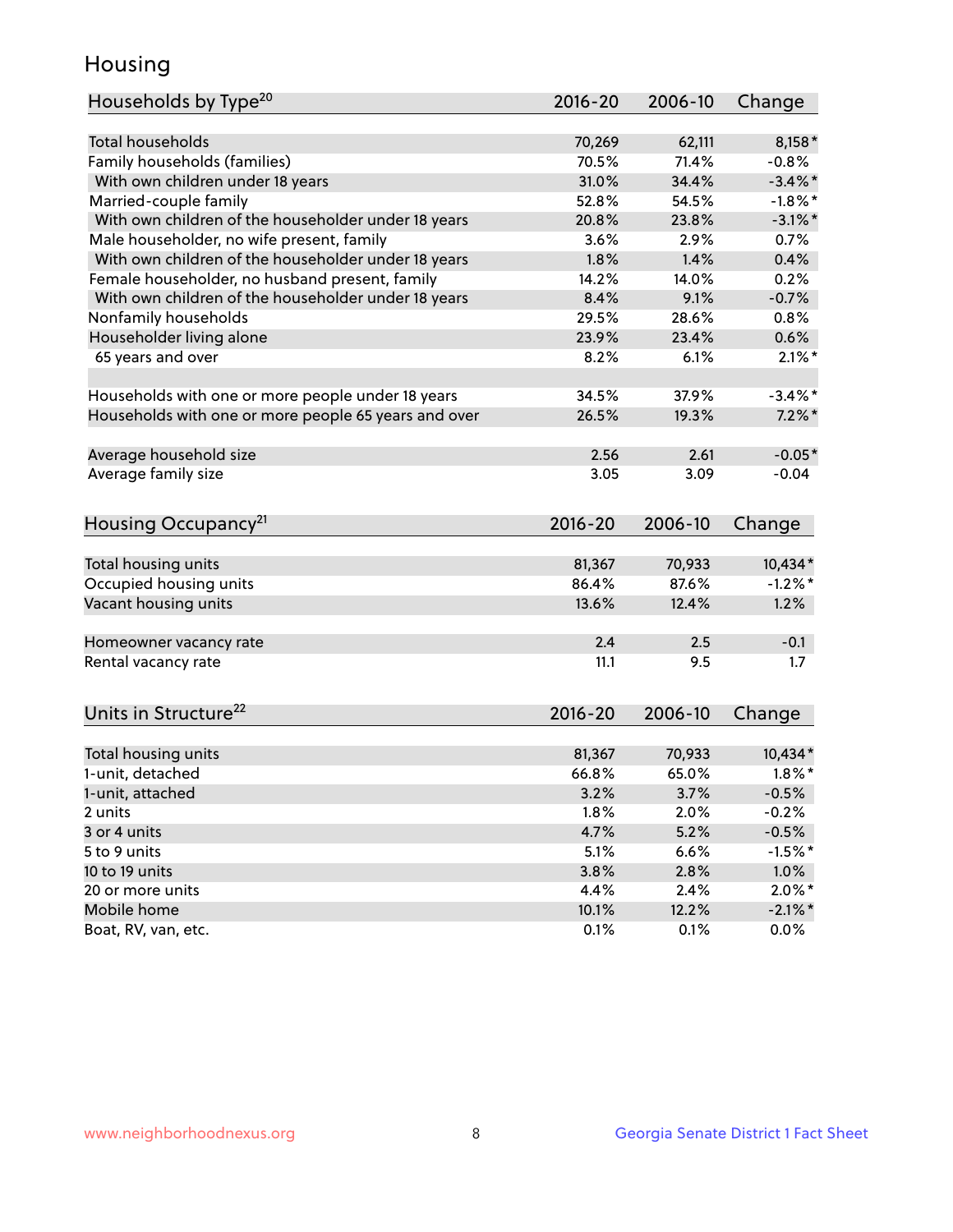## Housing, Continued...

| Year Structure Built <sup>23</sup>             | 2016-20     | 2006-10 | Change     |
|------------------------------------------------|-------------|---------|------------|
| Total housing units                            | 81,367      | 70,933  | 10,434*    |
| Built 2014 or later                            | 6.7%        | (X)     | (X)        |
| Built 2010 to 2013                             | 4.9%        | (X)     | (X)        |
| Built 2000 to 2009                             | 20.4%       | 23.8%   | $-3.5%$ *  |
| Built 1990 to 1999                             | 24.5%       | 28.3%   | $-3.7\%$ * |
| Built 1980 to 1989                             | 18.4%       | 20.2%   | $-1.9%$ *  |
| Built 1970 to 1979                             | 13.1%       | 14.6%   | $-1.5%$ *  |
| Built 1960 to 1969                             | 4.1%        | 5.5%    | $-1.4%$    |
| Built 1950 to 1959                             | 4.1%        | 3.6%    | 0.5%       |
| Built 1940 to 1949                             | 1.3%        | 2.0%    | $-0.7%$    |
| Built 1939 or earlier                          | 2.4%        | 1.9%    | 0.5%       |
| Housing Tenure <sup>24</sup>                   | $2016 - 20$ | 2006-10 | Change     |
| Occupied housing units                         | 70,269      | 62,111  | 8,158*     |
| Owner-occupied                                 | 62.8%       | 65.8%   | $-3.1\%$ * |
| Renter-occupied                                | 37.2%       | 34.2%   | $3.1\%$ *  |
| Average household size of owner-occupied unit  | 2.61        | 2.61    | $-0.01$    |
| Average household size of renter-occupied unit | 2.49        | 2.60    | $-0.11*$   |
| Residence 1 Year Ago <sup>25</sup>             | $2016 - 20$ | 2006-10 | Change     |
| Population 1 year and over                     | 179,874     | 161,365 | 18,510*    |
| Same house                                     | 79.3%       | 80.8%   | $-1.4\%$ * |
| Different house in the U.S.                    | 19.8%       | 17.2%   | $2.6\%$ *  |
| Same county                                    | 8.5%        | 6.5%    | $2.0\%$ *  |
| Different county                               | 11.3%       | 10.7%   | 0.6%       |
| Same state                                     | 5.0%        | 3.2%    | $1.8\%$ *  |
| Different state                                | 6.3%        | 7.5%    | $-1.2\%$ * |
| Abroad                                         | 0.9%        | 2.1%    | $-1.2\%$ * |
| Value of Housing Unit <sup>26</sup>            | $2016 - 20$ | 2006-10 | Change     |
| Owner-occupied units                           | 44,108      | 40,882  | $3,226*$   |
| Less than \$50,000                             | 5.5%        | 5.8%    | $-0.4%$    |
| \$50,000 to \$99,999                           | 9.2%        | 11.1%   | $-1.8%$    |
| \$100,000 to \$149,999                         | 14.0%       | 18.0%   | $-4.0\%$ * |
| \$150,000 to \$199,999                         | 15.7%       | 18.9%   | $-3.2\%$ * |
| \$200,000 to \$299,999                         | 23.2%       | 20.3%   | $2.8\%$ *  |
| \$300,000 to \$499,999                         | 17.9%       | 14.6%   | $3.4\%$ *  |
| \$500,000 to \$999,999                         | 12.0%       | 8.6%    | $3.4\%$ *  |
| \$1,000,000 or more                            | 2.6%        | 2.8%    | $-0.1%$    |
| Median (dollars)                               | 224,539     | 188,964 | 35,575*    |
| Mortgage Status <sup>27</sup>                  | $2016 - 20$ | 2006-10 | Change     |
| Owner-occupied units                           | 44,108      | 40,882  | $3,226*$   |
| Housing units with a mortgage                  | 65.8%       | 72.7%   | $-6.9\%$ * |
| Housing units without a mortgage               | 34.2%       | 27.3%   | $6.9\%*$   |
|                                                |             |         |            |

Georgia Senate District 1 Fact Sheet 9 9 Www.neighborhoodnexus.org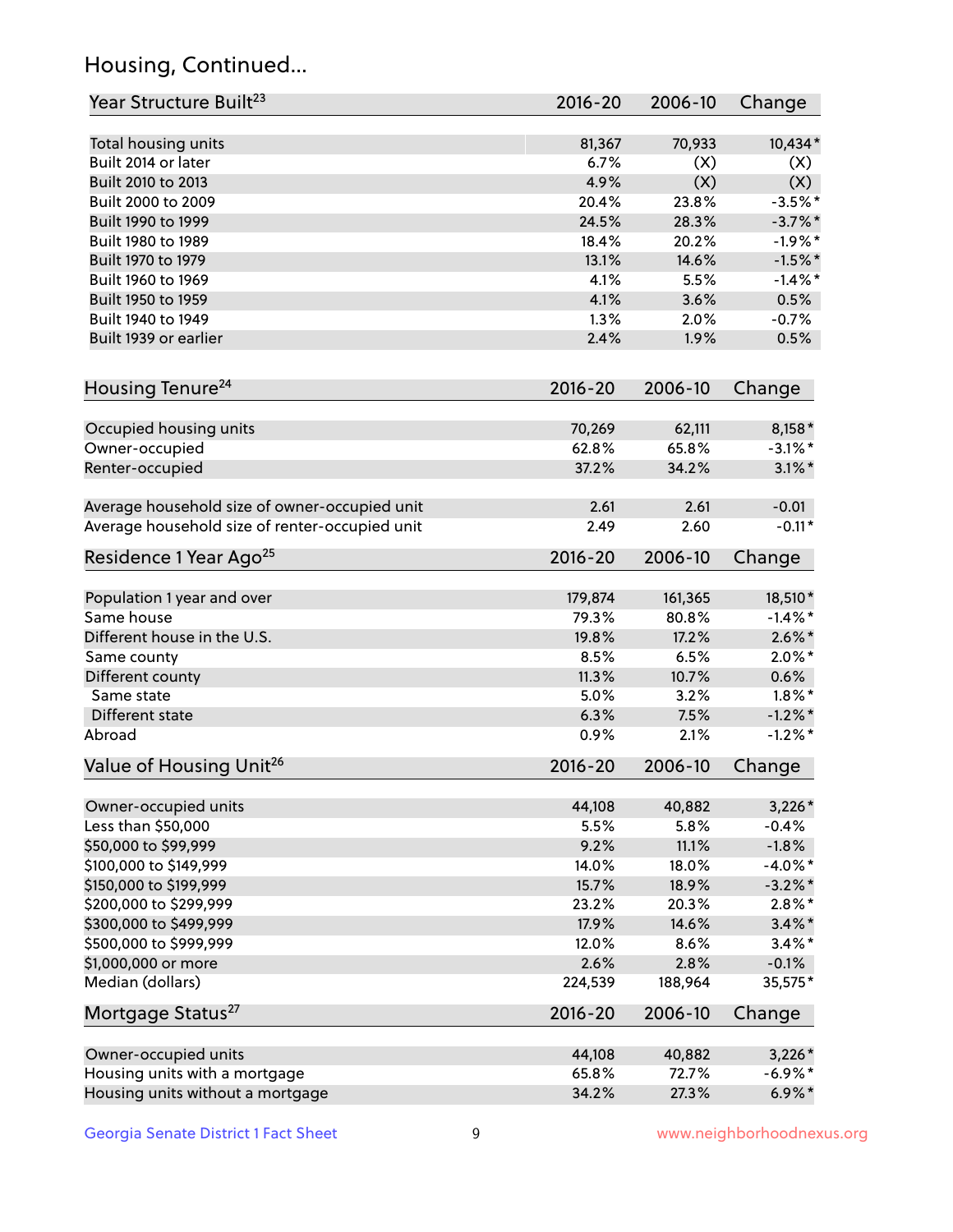## Housing, Continued...

| Selected Monthly Owner Costs <sup>28</sup>                                            | 2016-20 | 2006-10 | Change     |
|---------------------------------------------------------------------------------------|---------|---------|------------|
| Housing units with a mortgage                                                         | 29,035  | 29,721  | $-686$     |
| Less than \$300                                                                       | 0.2%    | 0.1%    | 0.0%       |
| \$300 to \$499                                                                        | 0.3%    | 0.9%    | $-0.5%$    |
| \$500 to \$999                                                                        | 15.5%   | 21.3%   | $-5.7\%$ * |
| \$1,000 to \$1,499                                                                    | 29.8%   | 33.4%   | $-3.6\%$ * |
| \$1,500 to \$1,999                                                                    | 23.4%   | 21.0%   | 2.4%       |
| \$2,000 to \$2,999                                                                    | 22.2%   | 16.5%   | $5.7\%$ *  |
| \$3,000 or more                                                                       | 8.6%    | 6.8%    | 1.7%       |
| Median (dollars)                                                                      | 1,590   | 1,411   | $179*$     |
| Housing units without a mortgage                                                      | 15,072  | 11,160  | $3,912*$   |
| Less than \$150                                                                       | 1.9%    | 4.4%    | $-2.5%$    |
| \$150 to \$249                                                                        | 6.0%    | 9.5%    | $-3.5%$    |
| \$250 to \$349                                                                        | 13.0%   | 21.2%   | $-8.2\%$ * |
| \$350 to \$499                                                                        | 28.0%   | 25.9%   | 2.0%       |
| \$500 to \$699                                                                        | 23.9%   | 18.6%   | 5.3%       |
| \$700 or more                                                                         | 27.2%   | 20.4%   | 6.8%       |
| Median (dollars)                                                                      | 508     | 431     | $78*$      |
| Household Income <sup>29</sup>                                                        |         |         |            |
| Housing units with a mortgage (excluding units where<br>SMOCAPI cannot be computed)   | 28,903  | 29,649  | $-746$     |
| Less than 20.0 percent                                                                | 46.7%   | 35.7%   | $11.0\%$ * |
| 20.0 to 24.9 percent                                                                  | 16.8%   | 19.4%   | $-2.5%$ *  |
| 25.0 to 29.9 percent                                                                  | 9.3%    | 11.5%   | $-2.1\%$ * |
| 30.0 to 34.9 percent                                                                  | 7.6%    | 8.5%    | $-0.8%$    |
| 35.0 percent or more                                                                  | 19.5%   | 25.0%   | $-5.5%$ *  |
| Not computed                                                                          | 133     | 72      | 61         |
| Housing unit without a mortgage (excluding units where<br>SMOCAPI cannot be computed) | 14,929  | 11,032  | 3,897*     |
| Less than 10.0 percent                                                                | 48.6%   | 46.3%   | 2.3%       |
| 10.0 to 14.9 percent                                                                  | 21.3%   | 19.6%   | 1.7%       |
| 15.0 to 19.9 percent                                                                  | 10.5%   | 11.3%   | $-0.8%$    |
| 20.0 to 24.9 percent                                                                  | 6.7%    | 4.7%    | 1.9%       |
| 25.0 to 29.9 percent                                                                  | 3.1%    | 4.9%    | $-1.7%$    |
| 30.0 to 34.9 percent                                                                  | 2.3%    | 2.9%    | $-0.7%$    |
| 35.0 percent or more                                                                  | 7.6%    | 10.3%   | $-2.7%$    |
| Not computed                                                                          | 143     | 128     | 15         |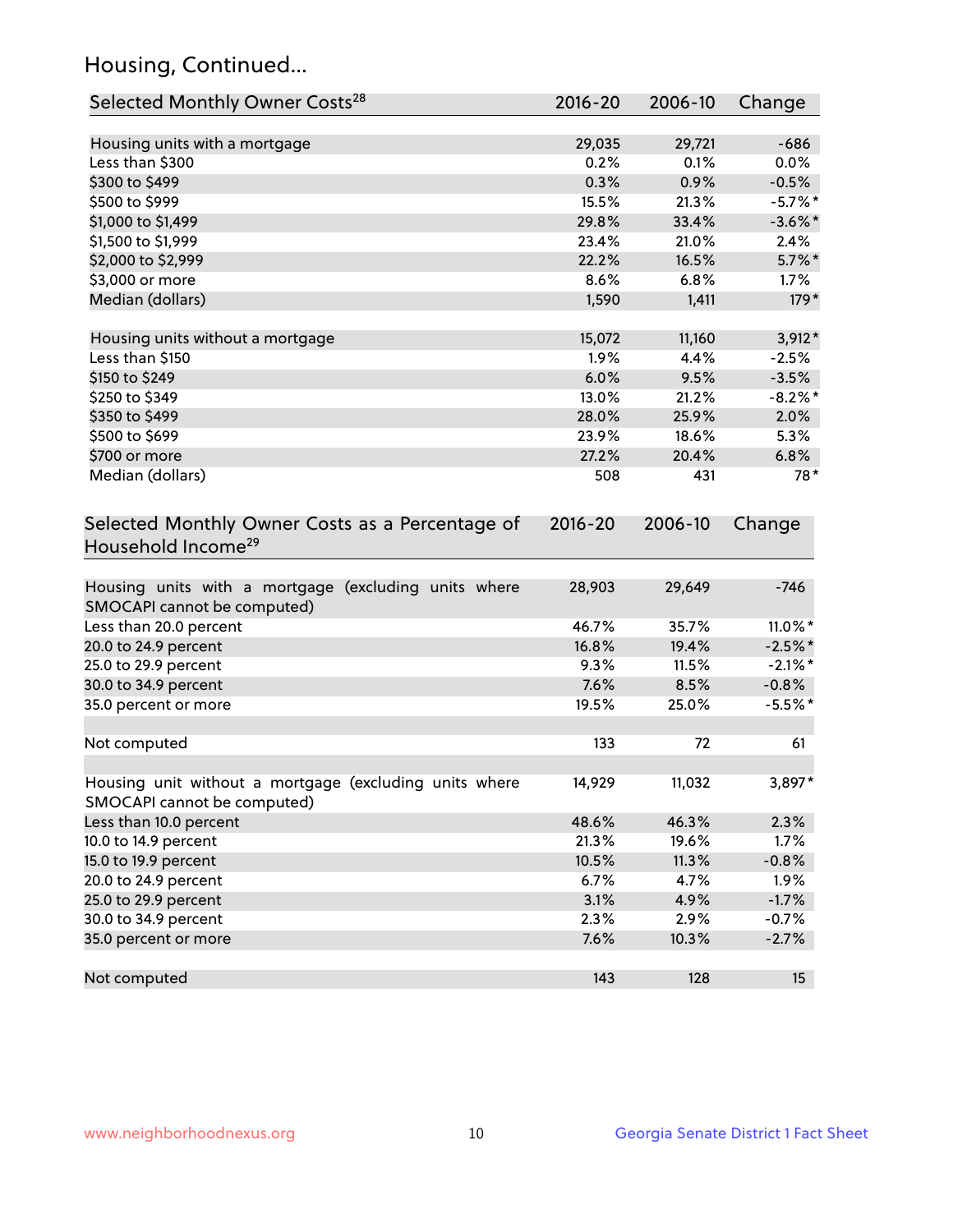## Housing, Continued...

| Gross Rent <sup>30</sup>   | 2016-20 | 2006-10 | Change      |
|----------------------------|---------|---------|-------------|
|                            |         |         |             |
| Occupied units paying rent | 25,000  | 19,978  | $5,022*$    |
| Less than \$200            | 0.1%    | 1.0%    | $-0.9%$     |
| \$200 to \$499             | 5.6%    | 9.6%    | $-4.0%$     |
| \$500 to \$749             | 11.0%   | 22.7%   | $-11.7\%$ * |
| \$750 to \$999             | 18.5%   | 32.7%   | $-14.1\%$ * |
| \$1,000 to \$1,499         | 45.4%   | 27.9%   | 17.5%*      |
| \$1,500 to \$1,999         | 14.8%   | 4.8%    | 10.1%*      |
| \$2,000 or more            | 4.6%    | 1.4%    | 3.1%        |
| Median (dollars)           | 1,134   | 989     | $145*$      |
|                            |         |         |             |
| No rent paid               | 1,161   | 1,251   | $-90$       |
|                            |         |         |             |

| Gross Rent as a Percentage of Household Income <sup>31</sup>                   | $2016 - 20$ | 2006-10 | Change  |
|--------------------------------------------------------------------------------|-------------|---------|---------|
|                                                                                |             |         |         |
| Occupied units paying rent (excluding units where GRAPI<br>cannot be computed) | 24,056      | 19,555  | 4,501*  |
| Less than 15.0 percent                                                         | 11.6%       | 12.3%   | $-0.7%$ |
| 15.0 to 19.9 percent                                                           | 12.7%       | 13.4%   | $-0.7%$ |
| 20.0 to 24.9 percent                                                           | 14.8%       | 14.5%   | 0.3%    |
| 25.0 to 29.9 percent                                                           | 14.2%       | 11.5%   | 2.8%    |
| 30.0 to 34.9 percent                                                           | 8.8%        | 9.5%    | $-0.7%$ |
| 35.0 percent or more                                                           | 37.9%       | 38.8%   | $-1.0%$ |
|                                                                                |             |         |         |
| Not computed                                                                   | 2,105       | 1,674   | 431     |

## Transportation

| Commuting to Work <sup>32</sup>           | 2016-20 | 2006-10 | Change     |
|-------------------------------------------|---------|---------|------------|
|                                           |         |         |            |
| Workers 16 years and over                 | 85,983  | 77,035  | 8,948*     |
| Car, truck, or van - drove alone          | 82.2%   | 82.0%   | 0.2%       |
| Car, truck, or van - carpooled            | 8.5%    | 9.5%    | $-1.0%$    |
| Public transportation (excluding taxicab) | 0.3%    | 0.4%    | $-0.0%$    |
| Walked                                    | 1.9%    | 2.1%    | $-0.2%$    |
| Other means                               | $1.6\%$ | 2.8%    | $-1.2\%$ * |
| Worked at home                            | 5.4%    | 3.2%    | $2.2\%$ *  |
|                                           |         |         |            |
| Mean travel time to work (minutes)        | 25.1    | 22.8    | $2.3*$     |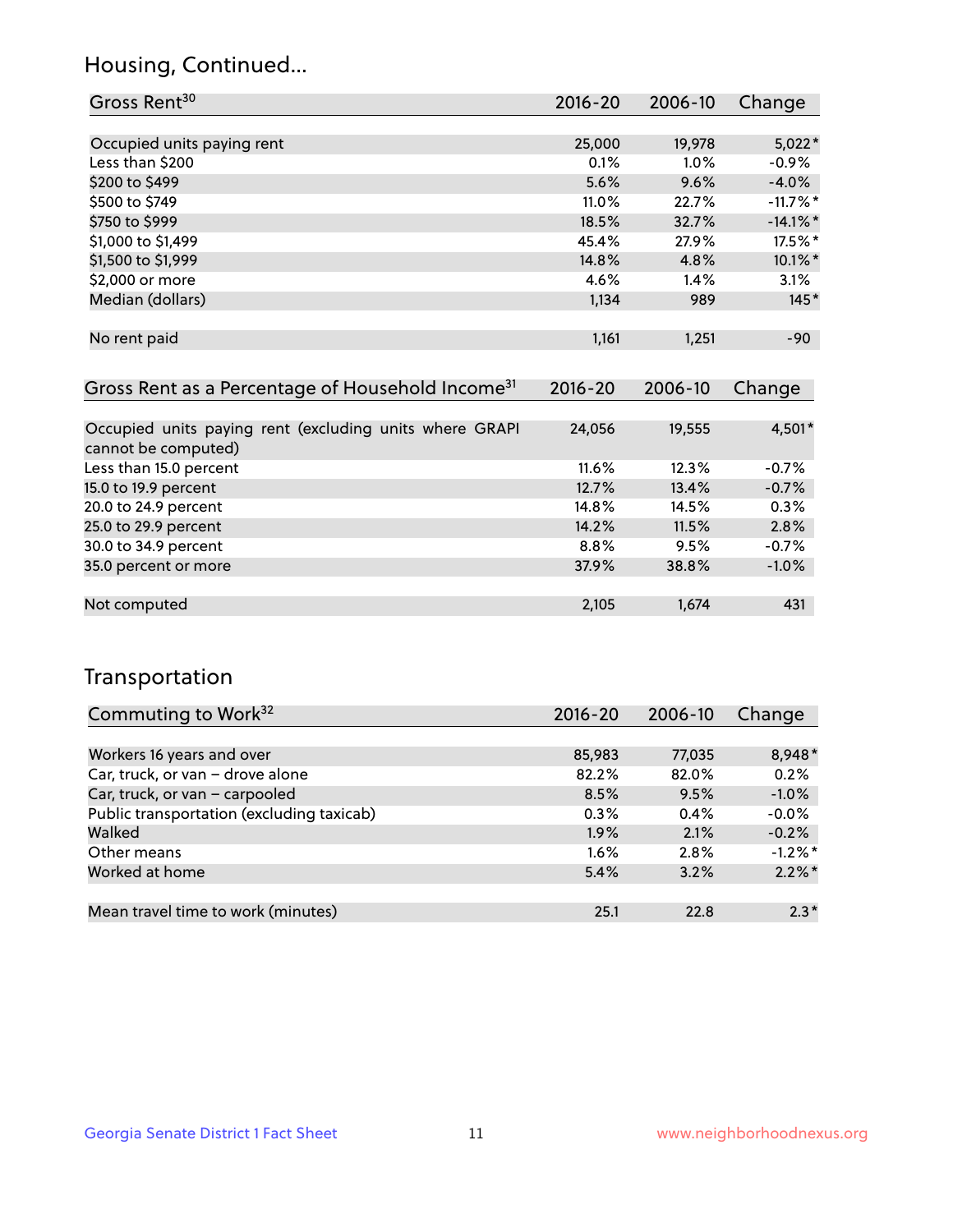## Transportation, Continued...

| Vehicles Available <sup>33</sup> | 2016-20 | 2006-10 | Change    |
|----------------------------------|---------|---------|-----------|
|                                  |         |         |           |
| Occupied housing units           | 70,269  | 62,111  | $8,158*$  |
| No vehicles available            | 3.4%    | 3.7%    | $-0.3%$   |
| 1 vehicle available              | 32.6%   | 30.1%   | $2.5\%$ * |
| 2 vehicles available             | 41.0%   | 45.3%   | $-4.3%$ * |
| 3 or more vehicles available     | 23.0%   | 20.9%   | 2.1%      |

#### Health

| Health Insurance coverage <sup>34</sup>                 | 2016-20 |
|---------------------------------------------------------|---------|
|                                                         |         |
| Civilian Noninstitutionalized Population                | 173,566 |
| With health insurance coverage                          | 89.6%   |
| With private health insurance coverage                  | 73.0%   |
| With public health coverage                             | 29.9%   |
| No health insurance coverage                            | 10.4%   |
| Civilian Noninstitutionalized Population Under 19 years | 48,052  |
| No health insurance coverage                            | 6.3%    |
| Civilian Noninstitutionalized Population 19 to 64 years | 99,388  |
| In labor force:                                         | 77,751  |
| Employed:                                               | 73,129  |
| With health insurance coverage                          | 86.8%   |
| With private health insurance coverage                  | 83.3%   |
| With public coverage                                    | 8.0%    |
| No health insurance coverage                            | 13.2%   |
| Unemployed:                                             | 4,623   |
| With health insurance coverage                          | 65.3%   |
| With private health insurance coverage                  | 49.7%   |
| With public coverage                                    | 22.0%   |
| No health insurance coverage                            | 34.7%   |
| Not in labor force:                                     | 21,636  |
| With health insurance coverage                          | 83.4%   |
| With private health insurance coverage                  | 65.4%   |
| With public coverage                                    | 27.7%   |
| No health insurance coverage                            | 16.6%   |